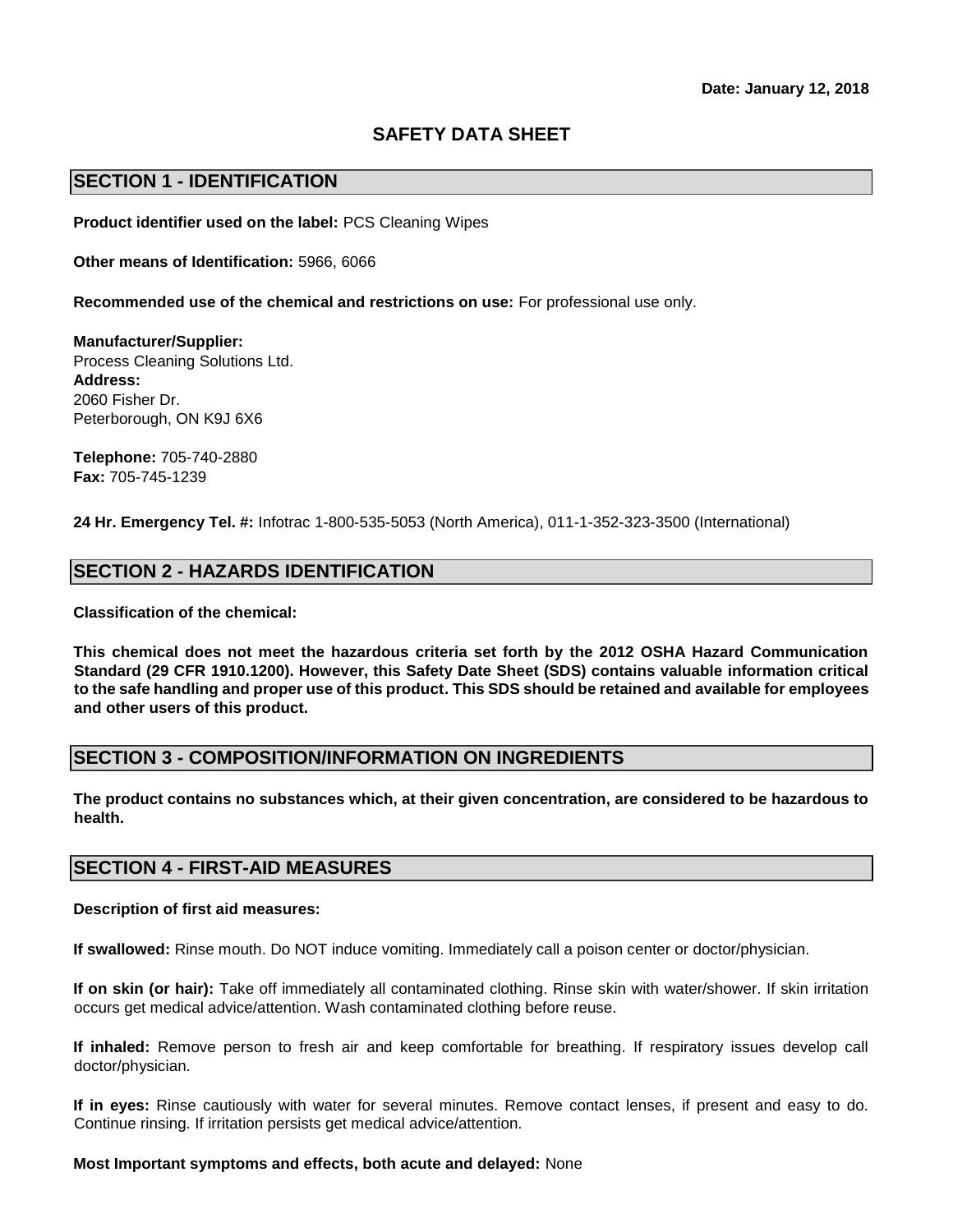### **SECTION 5 - FIRE-FIGHTING MEASURES**

#### **Extinguishing media:**

*Suitable extinguishing media:* Use extinguishing measures that are appropriate to local circumstances and the surrounding environment.

*Unsuitable extinguishing media***:** Not determined

**Special hazards arising from the substance or mixture:** None known

**Flammability classification:** Not flammable

**Hazardous combustion products:** Carbon oxides, unidentified organic compounds.

**Special protective equipment and precautions for firefighters:** 

*Protective equipment for fire-fighters:* Firefighters should wear proper protective equipment and selfcontained breathing apparatus with full face piece operated in positive pressure mode.

*Special fire-fighting procedures:* Move containers from fire area if safe to do so. Cool closed containers exposed to fire with water spray. Do not allow run-off from firefighting to enter drains or water courses. Dike for water control.

### **SECTION 6 - ACCIDENTAL RELEASE MEASURES**

**Personal precautions, protective equipment and emergency procedures:** All persons dealing with the clean-up should wear the appropriate chemically protective equipment. Restrict access to area until completion of clean-up. Refer to protective measures listed in sections 7 and 8.

**Methods and material for containment and cleaning up:** Do not allow material to contaminate ground water system. If necessary, dike well ahead of the spill to prevent runoff into drains, sewers, or any natural waterway or drinking supply. Ventilate the area. Prevent further leakage or spillage if safe to do so. Soak up with inert absorbent material. Pick up and transfer to properly labeled containers. Contaminated absorbent material may pose the same hazards as the spilled product. Contact the proper local authorities.

**Special spill response procedures:** In case of a transportation accident, contact Infotrac 1-800-535-5053 (North America), 011-1-352-323-3500 (International). If a spill/release in the US in excess of the EPA reportable quantity is made into the environment, immediately notify the national response center in the United States (phone: 1-800- 4248802).

## **SECTION 7 - HANDLING AND STORAGE**

**Precautions for safe handling:** Handle in accordance with good industrial hygiene and safety practice. Use protective equipment recommended in section 8.

**Conditions for safe storage:** Keep container tightly closed and store in a cool, dry and well-ventilated place. Store locked up. Keep out of reach of children.

**Incompatible materials:** Oxidizing agents. Do not mix with other chemicals or cleaners

## **SECTION 8 – EXPOSURE CONTROLS AND PERSONAL PROTECTION**

**Exposure controls:**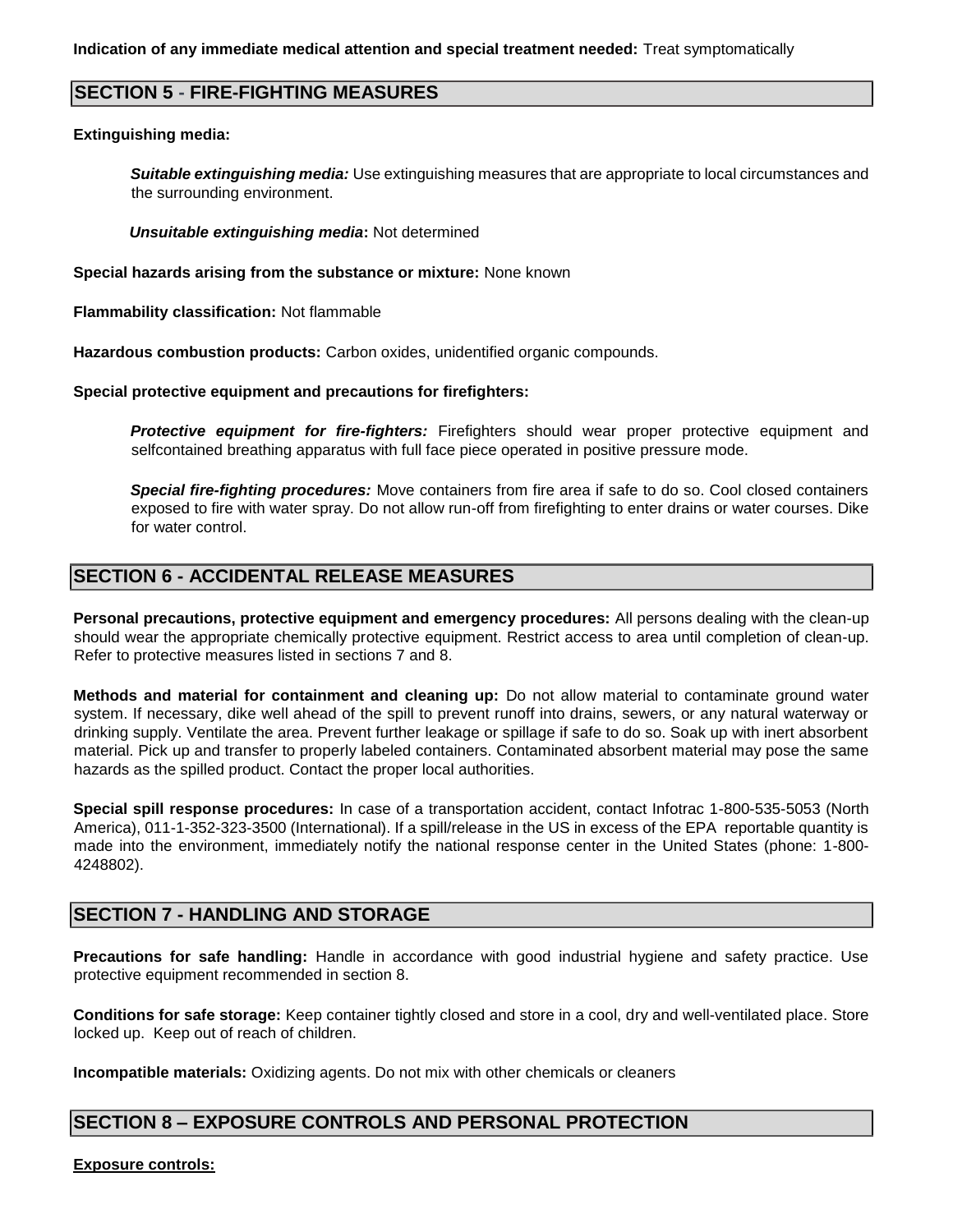**Respiratory protection:** No protective equipment is needed under normal use conditions. If irritation is experienced, ventilation may be required.

**Skin protection:** No special protective equipment required.

**Eye face protection:** No special protective equipment required.

**Other protective equipment:** No special protective equipment required.

**General hygiene considerations:** Handle in accordance with good industrial hygiene and safety practice

## **SECTION 9 - PHYSICAL AND CHEMICAL PROPERTIES**

**Appearance:** Clear green liquid **Odor:** None **Odor threshold:** No applicable information available **pH:** 6-7 **Melting/Freezing point:** No applicable information available **Initial boiling point and boiling range:** No applicable information available **Flash point:** No applicable information available **Flashpoint (Method):** No applicable information available **Evaporation rate (BuAe = 1):** Similar to water **Flammability (solid, gas): Not flammable Lower flammable limit (% by vol.):** Not Flammable **Upper flammable limit (% by vol.):** Not Flammable **Vapor pressure:** No applicable information available **Vapor density:** No applicable information available **Relative density:** 1.00 **Solubility in water:** Soluble **Other solubility(ies):** No applicable information available **Partition coefficient:** No applicable information available **Auto ignition temperature:** No applicable information available **Decomposition temperature:** No applicable information available **Viscosity:** Water thin.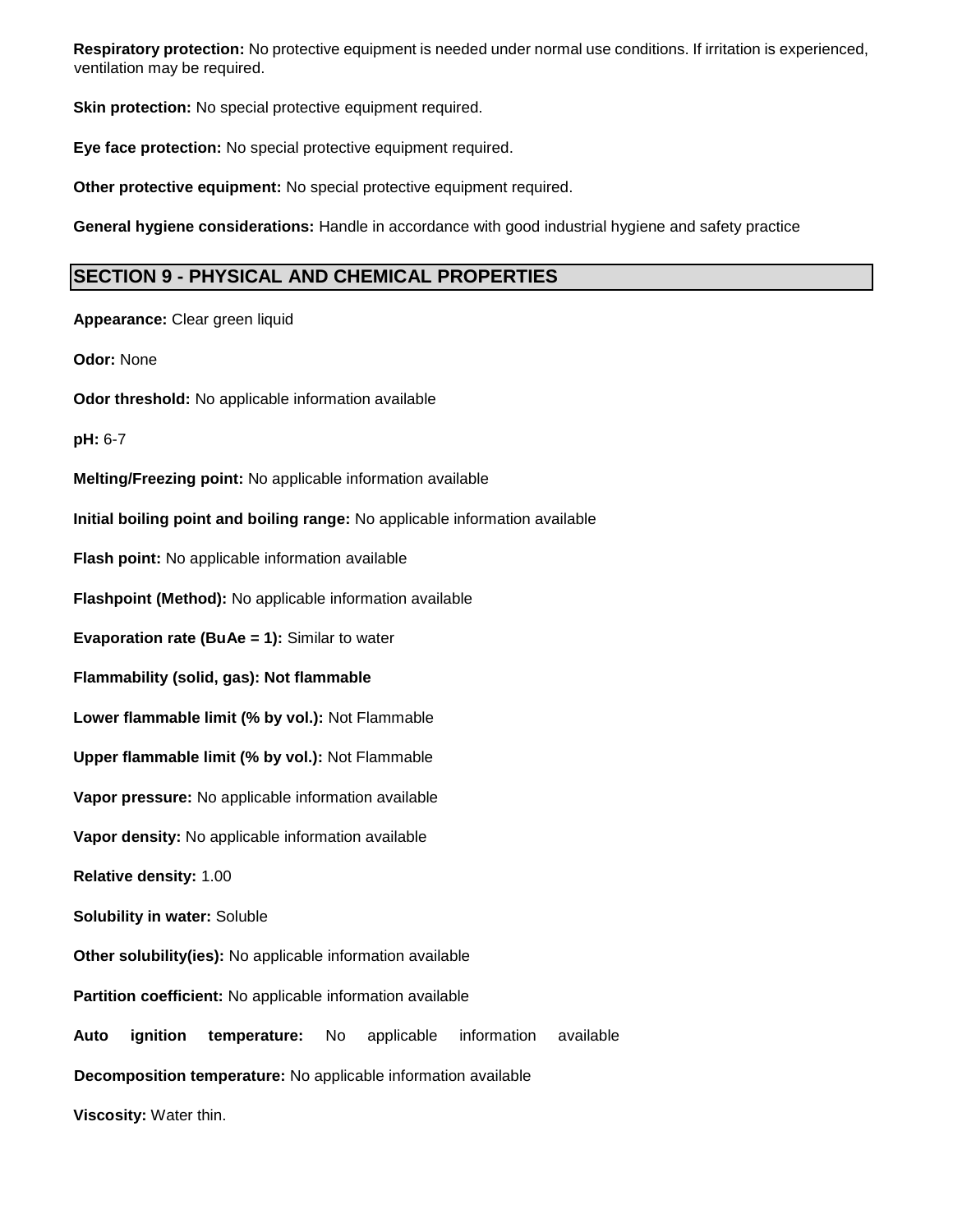**Volatile organic Compounds (%VOC's):** No applicable information available

**Other physical/chemical comments:** No applicable information available

# **SECTION 10 - STABILITY AND REACTIVITY**

**Reactivity:** Not normally reactive

**Chemical stability:** Stable

**Possibility of hazardous reactions:** No hazardous polymerization

**Conditions to avoid:** Keep out of reach of children. Do not use in areas without adequate ventilation. Avoid contact with incompatible materials.

**Incompatible materials:** Fluorine, strong oxidizing or reducing agents, bases, metals, sulfur trioxide, phosphorus pentoxide

**Hazardous decomposition products:** None known. Refer to 'Hazardous Combustion Products' in Section 5

## **SECTION 11 - TOXICOLOGICAL INFORMATION**

**Information on likely routes of exposure:**

**Routes of entry - inhalation:** Avoid breathing vapors or mists

**Routes of entry - skin & eye:** Avoid contact with eyes and prolonged contact with skin without rinsing with potable water

**Routes of entry - Ingestion:** Do not taste or swallow **Potential** 

#### **Health Effects:**

### **Signs and symptoms of short term (acute) exposure:**

*Symptoms:* Please see section 4 of this SDS sheet for symptoms*.*

**Potential Chronic Health Effects:**

**Mutagenicity:** Not expected to be mutagenic in humans.

**Carcinogenicity:** No components are listed as carcinogens by ACGIH, IARC, OSHA or NTP.

**Reproductive effects:** No applicable information available

**Sensitization to material:** No applicable information available

**Specific target organ effects:** No data available to indicate product or components will have specific target organ effects.

**Medical conditions aggravated by overexposure:** Pre-existing skin or eye disorders.

#### **Toxicological data:**

See the following table for individual ingredient acute toxicity data.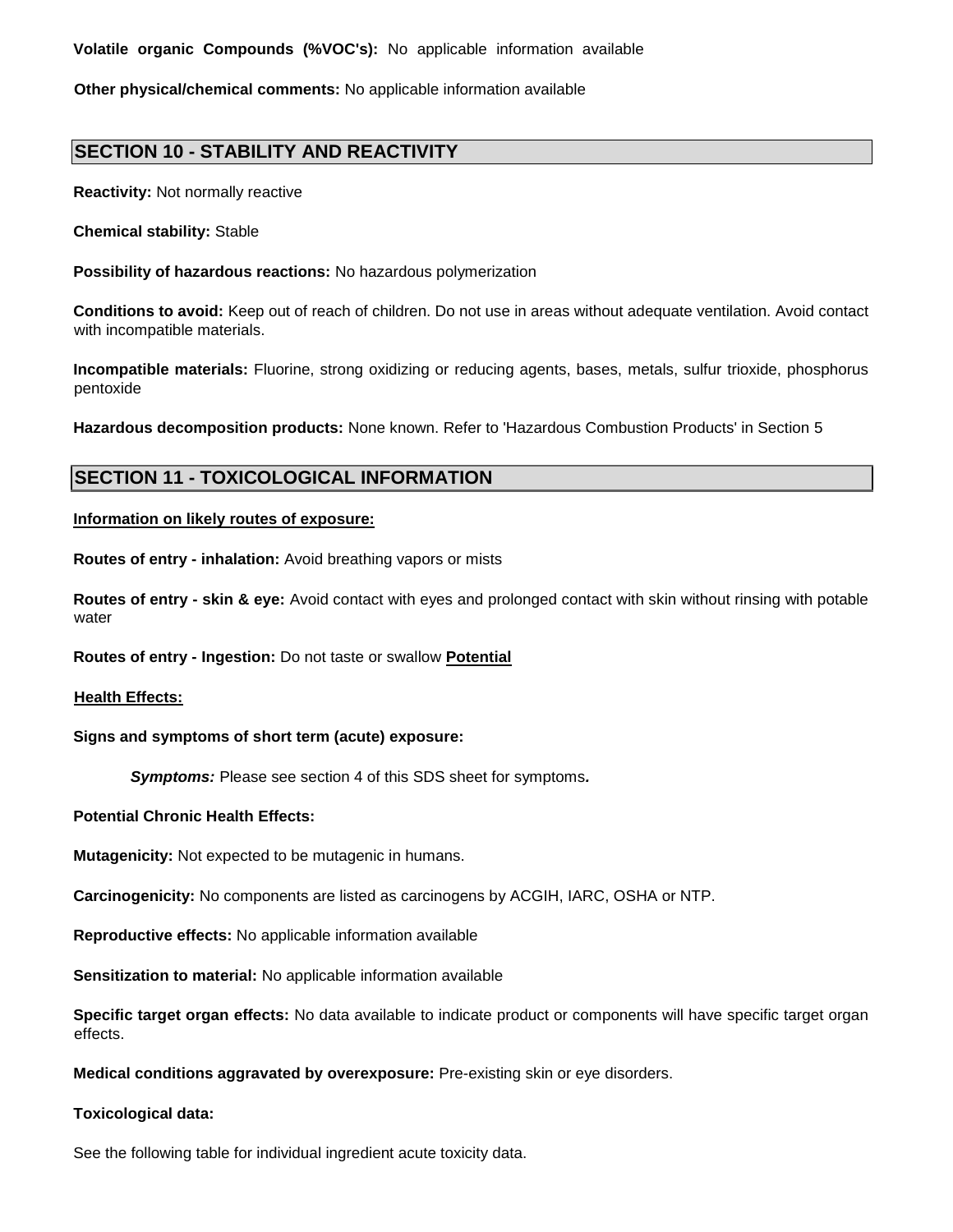| <b>Chemical name</b>      | CAS# | $LD_{50}$   | LD <sub>50</sub> (Dermal.<br><b>Rabbit)</b> | $LC_{50}$          |
|---------------------------|------|-------------|---------------------------------------------|--------------------|
|                           |      | (Oral, rat) |                                             | (4hr, Inhal., rat) |
| No applicable information |      |             |                                             |                    |

\*All empty cells no applicable information available

Other important toxicological hazards: None reported.

# **SECTION 12 - ECOLOGICAL INFORMATION**

**Ecotoxicity:** No applicable information available.

**Persistence and degradability:** No applicable information available

**Bioaccumulation potential:** No applicable information available.

**Mobility in soil:** No applicable information available.

**Other Adverse Environmental effects:** No applicable information available.

# **SECTION 13 - DISPOSAL CONSIDERATIONS**

**Handling for disposal:** Handle in accordance with good industrial hygiene and safety practice. Refer to protective measures listed in sections 7 and 8. Empty containers residue.

**Methods of disposal:** Dispose in accordance with all applicable federal, state, provincial and local regulations. Contact your local, state, provincial or federal environmental agency for specific rules.

**RCRA:** If this product, as supplied, becomes a waste in the United States, it may meet the criteria of a hazardous waste UN defined under RCRA, Title 40 CFR 261. It is the responsibility of the waste generator to determine the proper waste identification and disposal method. For disposal of unused or waste material, check with local, state and federal environmental agencies.

# **SECTION 14 - TRANSPORTATION INFORMATION**

### **US 49 CFR/DOT information:**

*UN No.:* Not Regulated

*UN Proper Shipping Name:* Not Regulated

*Transport Hazard Class(es):* Not Regulated

*Packing Group:* Not Regulated

*Special Transportation Notes:* None

## **SECTION 15 - REGULATORY INFORMATION**

**TSCA information:** All listed ingredients appear on the Toxic Substances Control Act (TSCA) inventory.

**Canadian Environmental Protection Act (CEPA) information:** All ingredients listed appear on the Domestic Substances List (DSL).